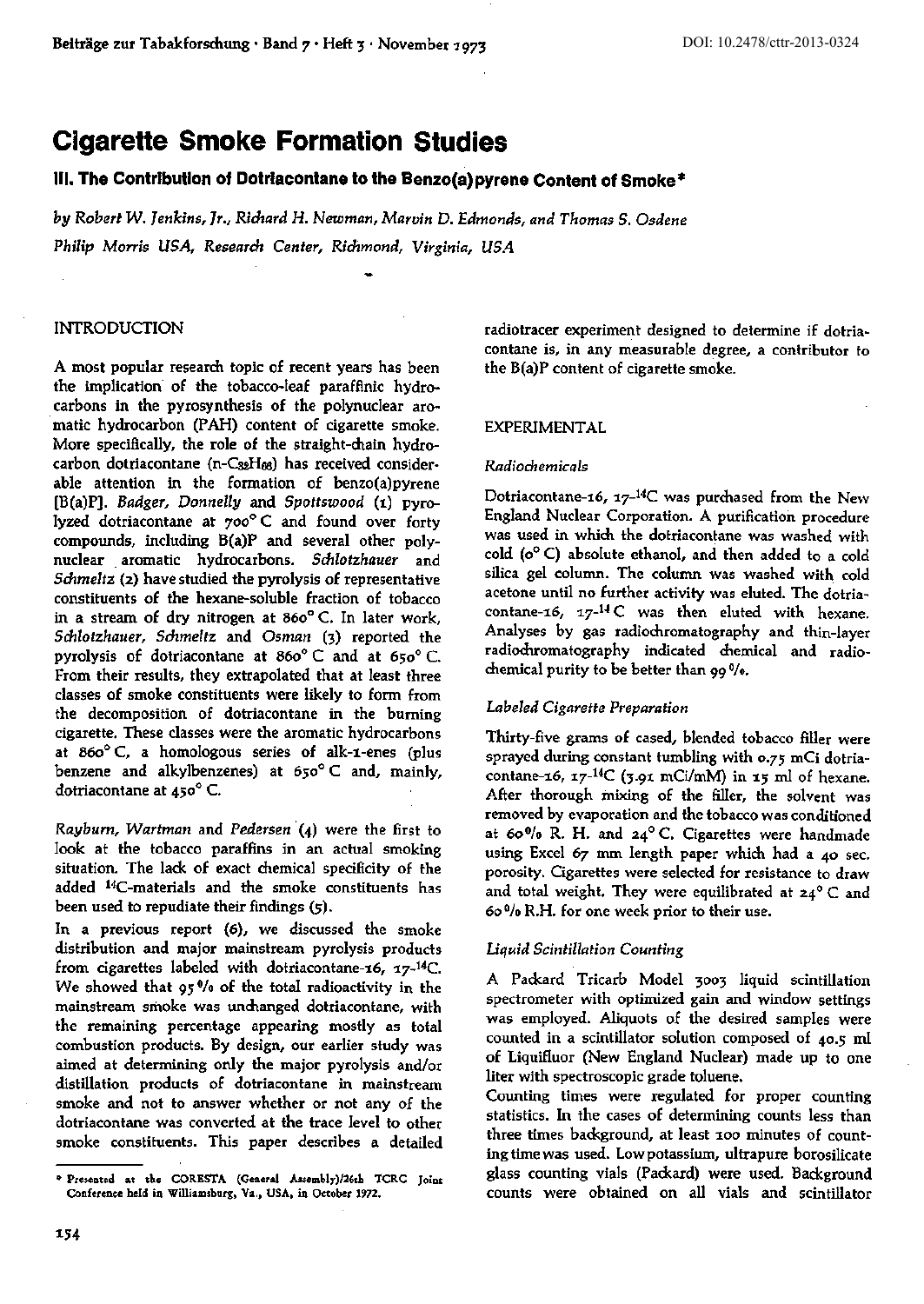solutions before aliquoting. As a check, blank controls were always carried through to indicate any unusual effect by the aliquoting solvent. An internal standard (toluene-14C, New England Nuclear) was added to each sample and these data were used to apply the proper quenching corrections.

#### *Benzo(a)Pyrene Analysis*

The labeled cigarettes were smoked on a total recovery machine (7). The TPM filter pads were extracted by shaking for *24* hours in 25 ml of reagent grade hexane. An aliquot was taken to determine the total 14Cmainstream and sidestream activities. A known amount of B(a)P-8H (New England Nuclear) was added to enable accurate recovery corrections to be applied for the B(a)P losses incurred during the subsequent isolation procedure.

The techniques employed for the isolation and purification of the B(a)P were essentially those of *Robb*  et al. (8) and later refined by *Oakley* et al. (9). This technique consisted of the hexane solution being chromatographed through an activated silica gel column. A solution of 5% benzene in hexane was used to elute the B(a)P and other polynuclear hydrocarbons from the column. After solvent evaporation, the residue was dissolved in  $\tau$  ml hexane and chromatographed on an acetylated cellulose thin-layer plate using methanolethyl ether-water  $4:4:1$  (V/V/V). The B(a)P spot was removed and dissolved in hexane and the concentration of B(a)P determined by scanning spectrofluorometry.

## RESULTS AND DISCUSSION

The distribution of activity in the various portions of smoke from the dotriacontane-16,  $17^{-14}C$  containing cigarettes has been reported previously (6, 7). The total particulate matter (TPM) was collected on standard Cambridge pads on a total smoke recovery machine. After extraction, the activities in the TPM were determined, (the mainstream activity has been shown to be composed of  $95\%$  unchanged dotriacontane). The extract was condensed and the B(a)P separated as already described. The B(a)P content was determined and the amount of carbon-14 assayed. Special care had to be exerted in the radioactivity measurements because of the extremely small amounts of activity present. This

included low background vials, predetermined backgrounds, long~and repetitive counting times and internal standardization for the determination of quenching effects. In order to report the maximum radiochemical yields in the B(a)P fraction, all numbers were rounded to give maximum results. On several determinations, no counts above background were detected, but in each case, a minimum of 1 count per minute above background was assumed for the purpose of calculating maximum (B(a)P formation.

The maximum  $B(a)P$  conversions are shown in Table 1, breaking down each run into the contribution to the mainstream and the sidestream B(a)P fractions. Data are presented on a per cigarette basis and have been converted to  $100\%$  B(a)P delivery for each cigarette. The amount of (B(a)P recovered was determined by assaying the TLC spot by fluorometry. The recovery was monitored by the use of  $B(a)P-<sup>3</sup>H$  and the proper corrections applied to calculate the corrected total delivery.

The data in Table 1 show a mainstream maximum conversion of dotriacontane-16, 17-<sup>14</sup>C of 2.6  $\times$  10<sup>-7</sup> and a sidestream conversion of 4.2  $\times$  10<sup>-7</sup>. In a control run where dotriacontane-16,  $17-14C$  was added to the TPM on the Cambridge pads collected from "cold" cigarettes, a "maximum delivery" of  $5.6 \times 10^{-12}$ Ci was isolated in the B(a)P spot. This, in turn, would give an apparent B(a)P conversion of  $2.5 \times 10^{-7}$ . The appearance of radioactivity in the B(a)P fraction could only have come from a trace amount of the dotriacontane- $16$ ,  $17<sup>-14</sup>C$  that was not totally separated by the isolation scheme. Based on these data, it is entirely feasible that the traces of activity present in the B(a)P from the labeled cigarettes also are due to unseparated dotriacontane-16,  $17^{-14}$ C. It must be remembered that it has been shown that 95 °/o of the mainstream radioactivity is due to unchanged dotriacontane-16,  $17^{-14}$ C.

In this paper, for the purpose of calculating the maximum possible conversions of dotriacontane to  $B(a)P$ , all radioactivity in the  $B(a)P$  fraction has been treated as being "pure" B(a)P.

In order to evaluate the results in Table  $1$  in proper perspective, one need only apply already published tobacco data and some simple logic. Mold et al. (10) have reported that the total paraffin fraction of a commercial blended Cigarette constituted o.2o to 0.28°/o of the dry weigltt of tobacco. *Carruthers* and *Tohnstone* 

**Table 1.** 

|                                                              | Mainstream                            | Sidestream                          | Control                               |
|--------------------------------------------------------------|---------------------------------------|-------------------------------------|---------------------------------------|
| Max. radioactivity in B(a)P<br>$(100\frac{6}{10})$ delivery) | $4.7 \times 10^{-12}$ Ci <sup>a</sup> | $7.8\times10^{-12}$ Ci <sup>a</sup> | $5.6 \times 10^{-12}$ Cl <sup>b</sup> |
| Max, conversion of dotriacontane<br>to $B(a)P$               | $2.6 \times 10^{-7}$                  | $4.2 \times 10^{-7}$                | $2.5 \times 10^{-7}$                  |

a) Total radioactivity of 1.83  $\times$  10....<sup>5</sup> Ci per cigarette.

b) Dotriacontane-16, 17--14C (2.27  $\times$  10-5 Ci) added to TPM pads after smoking.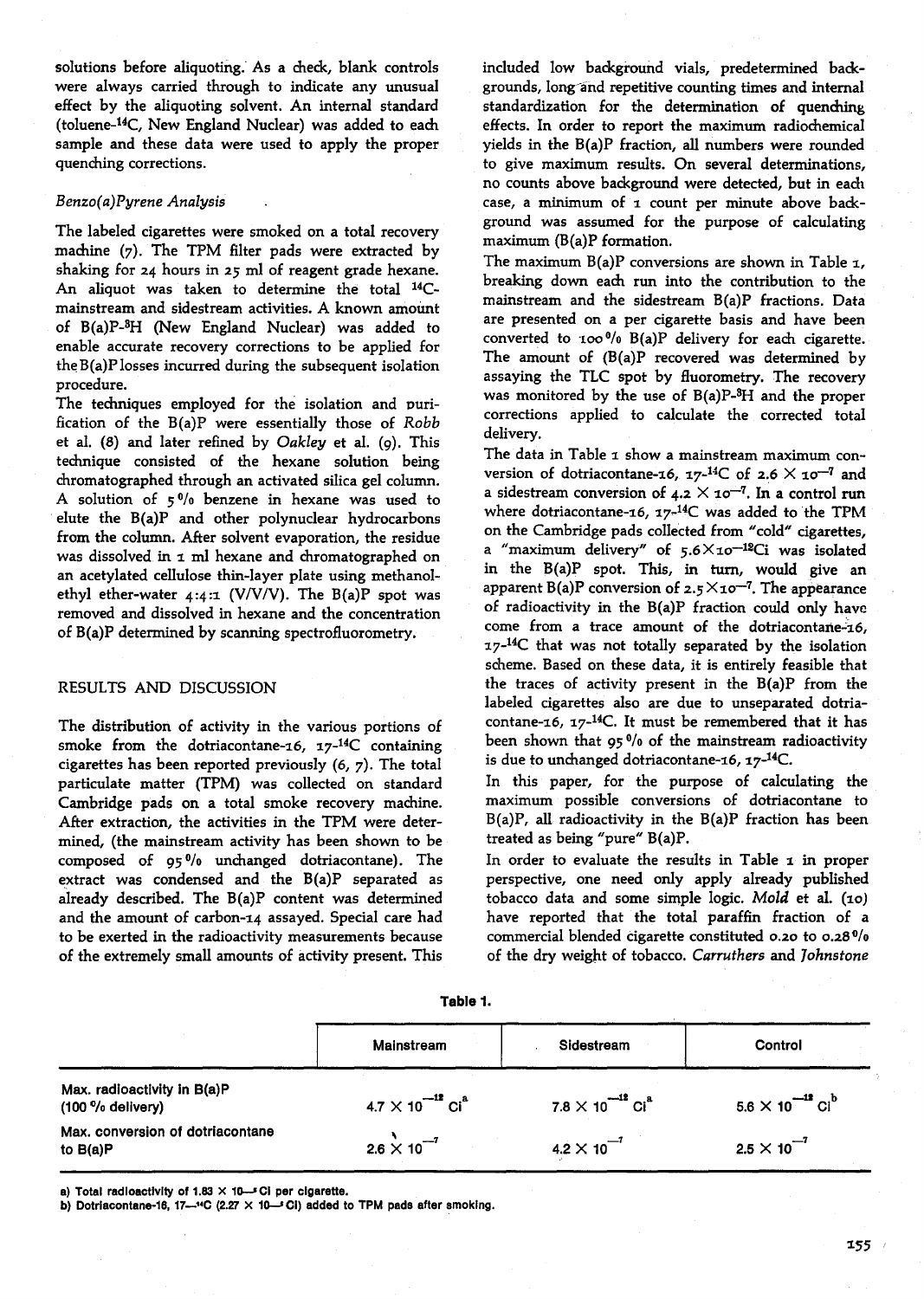(1:1) have reported that the dotriacontane content *oE*  the total paraffin fraction is  $5.1$ %. It is common tobacco knowledge that a cigarette has about 0.9 g dry weight of tobacco. It follows from simple arithmetic that the dotriacontane content can be easily calculated as follows: 0.28%  $\times$  5.1%  $\times$  0.9 g = 0.13 mg of dotriacontane naturally present in an average cigarette. The maximum amount of B(a)P that could, therefore, come from the dotriacontane present is the concentration of dotriacontane (moles) times the maximum conversion rate from Table 1, followed by conversion to grams:

Maximum  $B(a)P$  from n-C<sub>32</sub> =

'

 $C_{32}$  Conc.  $\times$  Maximum Conversion  $\times$  Mol. Wt. B(a)P Mol. Wt. n-Css

Substitution of the data from Table 1 produces a maximum mainstream contribution from dotriacontane of 0.02  $\times$  10<sup>-9</sup> g B(a)P. Analytical data on this type of cigarettes have shown a normal B(a)P delivery of 29  $\times$  10<sup>-9</sup> g. The 0.02  $\times$  10<sup>-9</sup> g maximum yield from dotriacontane therefore represents a mainstream maximum contribution of about  $1/1,500$  of the total cigarette B(a)P produced.

A similar treatment of the sidestream data results in a maximum delivery of 0.03  $\times$  10<sup>-9</sup> g, or about 1/4,200 of the total sidestream B(a)P delivery.

*Badger* et al. (1) have reported the pyrolysis of dotriacontane at 700° C through a silica tube packed with porcelain chips and found small amounts of B(a)P in the pyrolysis tar. This is not surprising, as they also state, "the high-temperature pyrolysis of almost all organic compounds would be expected to give rise to tars containing polycyclic aromatic hydrocarbons ... ". Apparently, under the proper laboratory conditions, almost any organic compound can be regulated to produce a spectrum of desired pyrosynthesis products. Schlotzhauer et al. (2), under chosen laboratory conditions, pyrolyzed a number of compounds present in tobacco. Among these compounds was dotriacontane, whidt produced approximately 33 mg of B(a)P per gram of dotriacontane pyrolyzed or a conversion yield of about 1/30. This led them to the same ultimate conclusion as *Badger* et al. (1) regarding their own pyrolysis experiments: "That is, at high temperatures, anything is bound to occur or is at least energetically possible".

*Rayburn* and co-workers (4) studied the contribution of <sup>14</sup>C-labeled tobacco paraffins and found only  $1/180$ of the total polycyclic hydrocarbon contribution came from this source. Our results, which indicate that only  $1/1$ ,500 of the mainstream  $B(a)P$  could have come from the dotriacontane in the cigarette, substantiate and extend to a lower level *Rayburn'* s conclusion.

The results presented in this paper have shown that dotriacontane is not, in any normal definition of the word, a meaningful precursor to the B(a)P content of cigarette smoke and, therefore, it is recommended that in further research, tobacco constituents other than dotriacontane and its chemical neighbors be chosen as likely B(a)P sources. Tobacco constituents which cannot distil intact into the smoke stream, and must be ex· posed to the high temperatures necessary for the B(a)P pyrosynthesis, would make better laboratory choices in any study of the precursors of the polycyclic aromatic hydrocarbons.

# SUMMARY

Cigarettes labeled with dotriacontane-16,  $17^{-14}$ C were smoked and the maximum conversions of dotriacontane to benzo(a)pyrene calculated. The maximum conversions are discussed in light of the known tobacco information showing that naturally occurring dotria· contane can contribute only  $1/1,500$  of the total benzo(a)pyrene content of mainstream smoke and 1/4,200 of the total sidestream smoke benzo(a)pyrene.

The results of this study reveal that the dotriacontane naturally present in an average cigarette cannot be, in any normal definition of the word, a meaningful precursor to the B(a)P content of cigarette smoke.

# ZUSAMMENFASSUNG

Nach dem Verrauchen von mit Dotriacontan-16, 17-<sup>14</sup>C markierten Cigaretten wurde berechnet, in welchem Ma£e sich. Dotriacontan maximal zu Benz(a)pyren umsetzt, Die Diskussion der erhaltenen Werte entspre· chend dem Stand der gegenwiirtigen Kenntnisse iiber Tabak zeigt, daß natürlich vorkommendes Dotriacontan zur Bildung des gesamten Benz(a)pyren-Gehaltes des Hauptstromrauches nur im Verhältnis 1/1500 und zur Bildung der Verbindung im Nebenstromrauch nur im Verhältnis 1/4200 beitragen kann.

Die Ergebnisse der Untersuchung zeigen, daß das in einer durchschnittlichen Cigarette nativ vorkommende Dotriacontan keinesfalls eine Vorstufe des im Cigarettenrauch befindlichen Benz(a)pyrens sein kann.

## RESUME

Des cigarettes marquées au dotriacontane-16,17-<sup>14</sup>C ont été fumées, et les conversions maximales du dotriacontane en benzo-a-pyrène ont été calculées. Les conversions maximales sont discutées en tenant compte des informations connues sur les tabacs, prouvant que le dotriacontane present naturellement ne contribue que pour 1/1500 à la teneur totale en benzo-a-pyrène dans le flux principal de fumée, et pour 1/4200 dans le flux secondaire.

Les résultats de cette étude démontrent que le dotriacontane naturellement présent dans une cigarette moyenne ne peut, dans toute acceptation normale du terme, être un précurseur important du benzo-apyrène présent dans la fumée de cigarette.